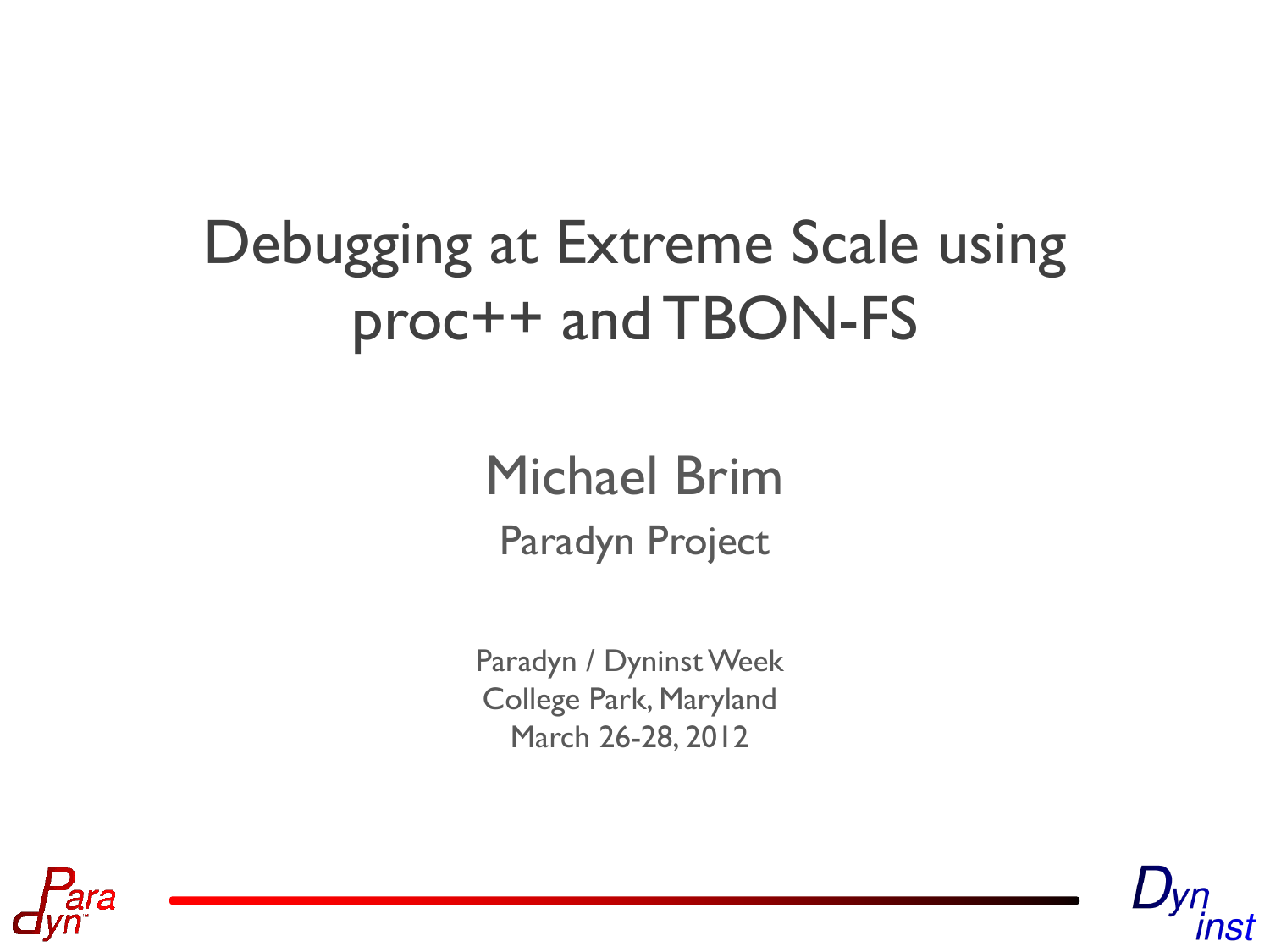# What is Extreme Scale?

# 100,000+ hosts 1,000,000+ processes and threads

# ■ Deployed Systems

- K Computer: ~88,000 8-core hosts
- Tianhe-1A:  $\sim$ 7,000 12-core hosts +  $\sim$ 7000 accelerators

#### **Imminent Systems**

- Sequoia: ~98,000 16-core hosts
- Titan:  $\sim$ 18,000 16-core hosts +  $\sim$ 1000 accelerators



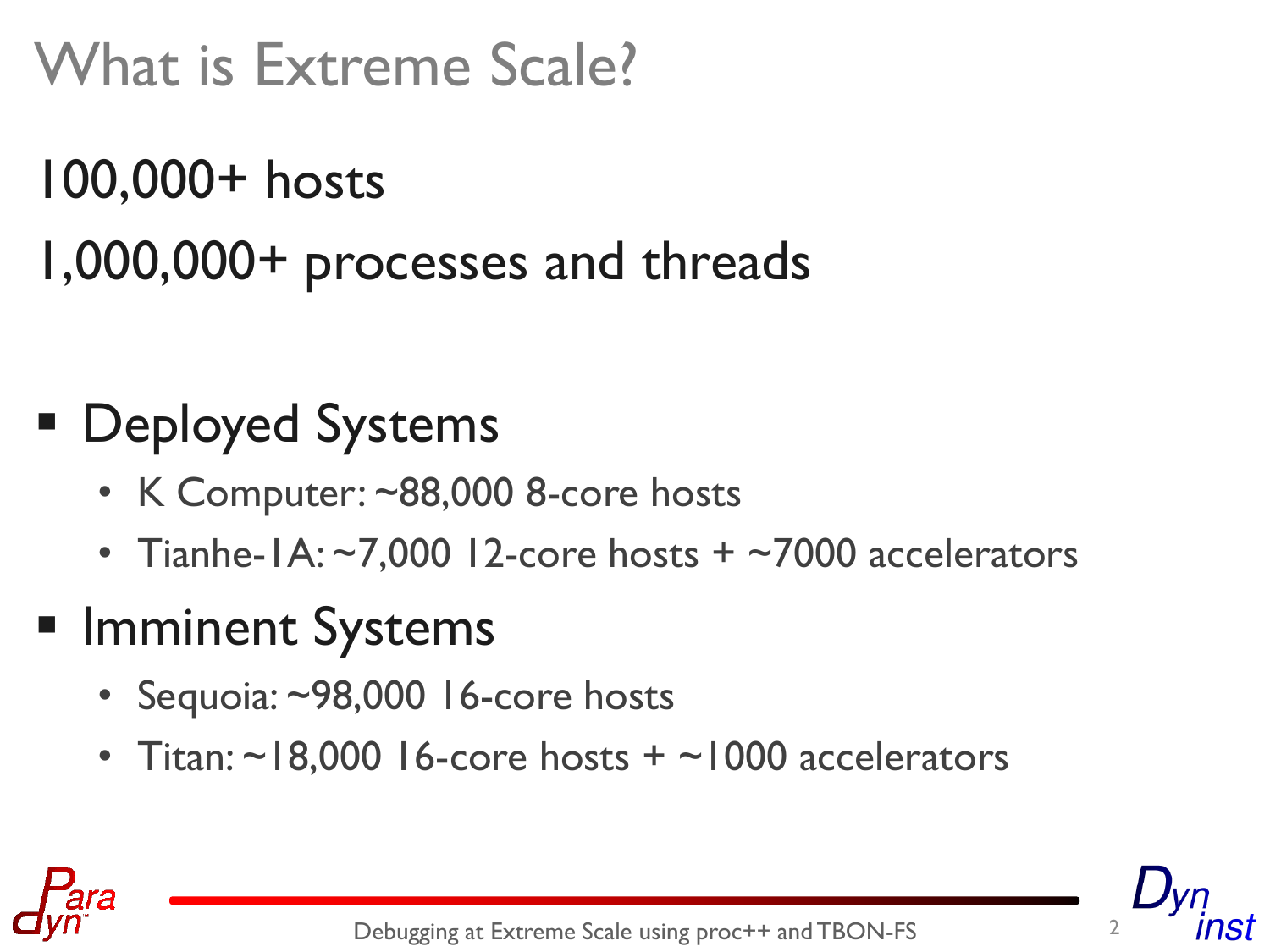Problems with Debugging at Scale

Control: needs to be fast and efficient Inspection: how to deal with data overload?





Debugging at Extreme Scale using proc++ and TBON-FS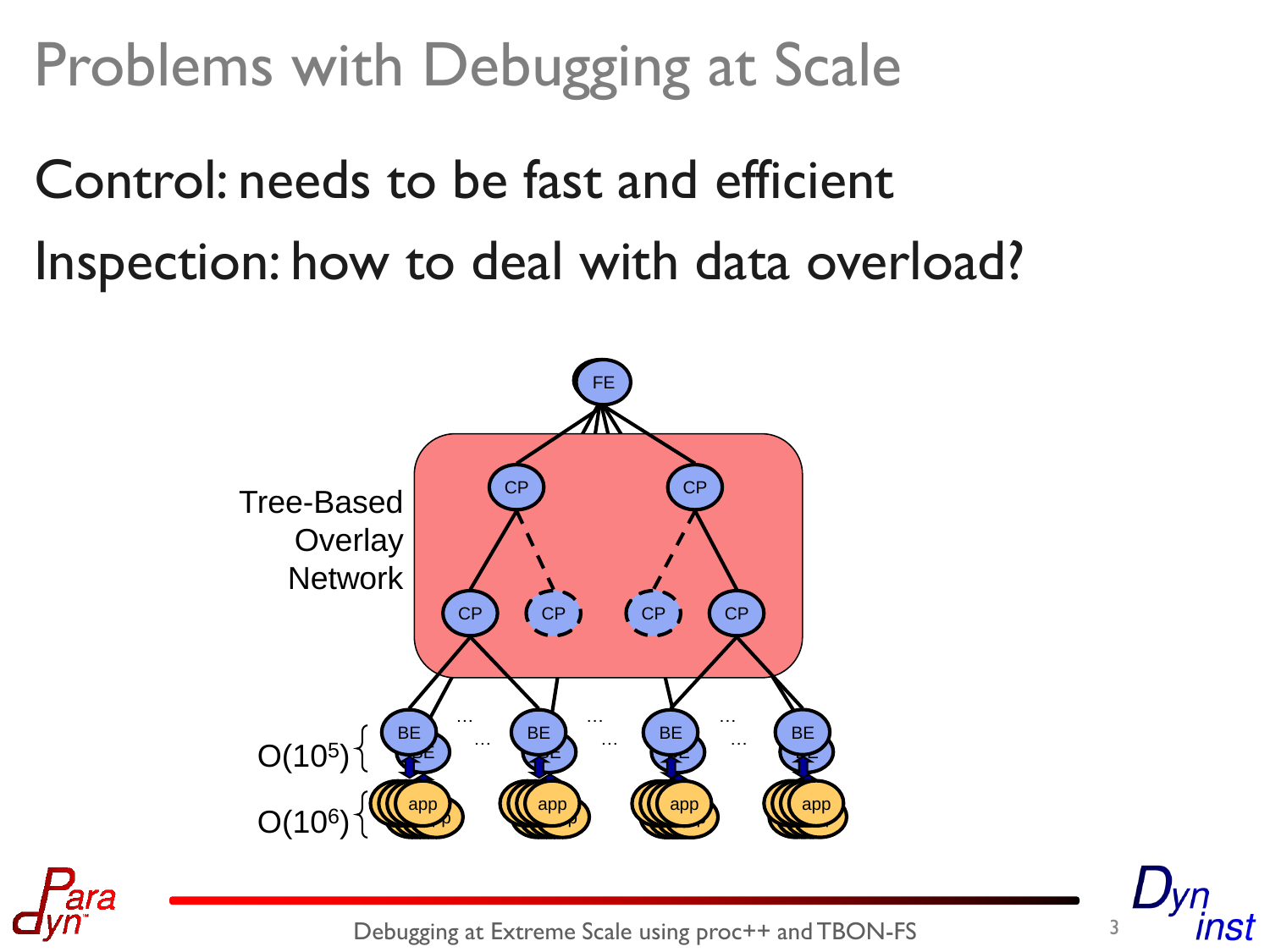# Problems with Existing Parallel Debuggers

#### Designed for interactive use

- GUI
- fine-grained user control
- not easy to use in batch environments

# Heavyweight

- client or servers
- kitchen sink phenomenon

## No customization of aggregate views



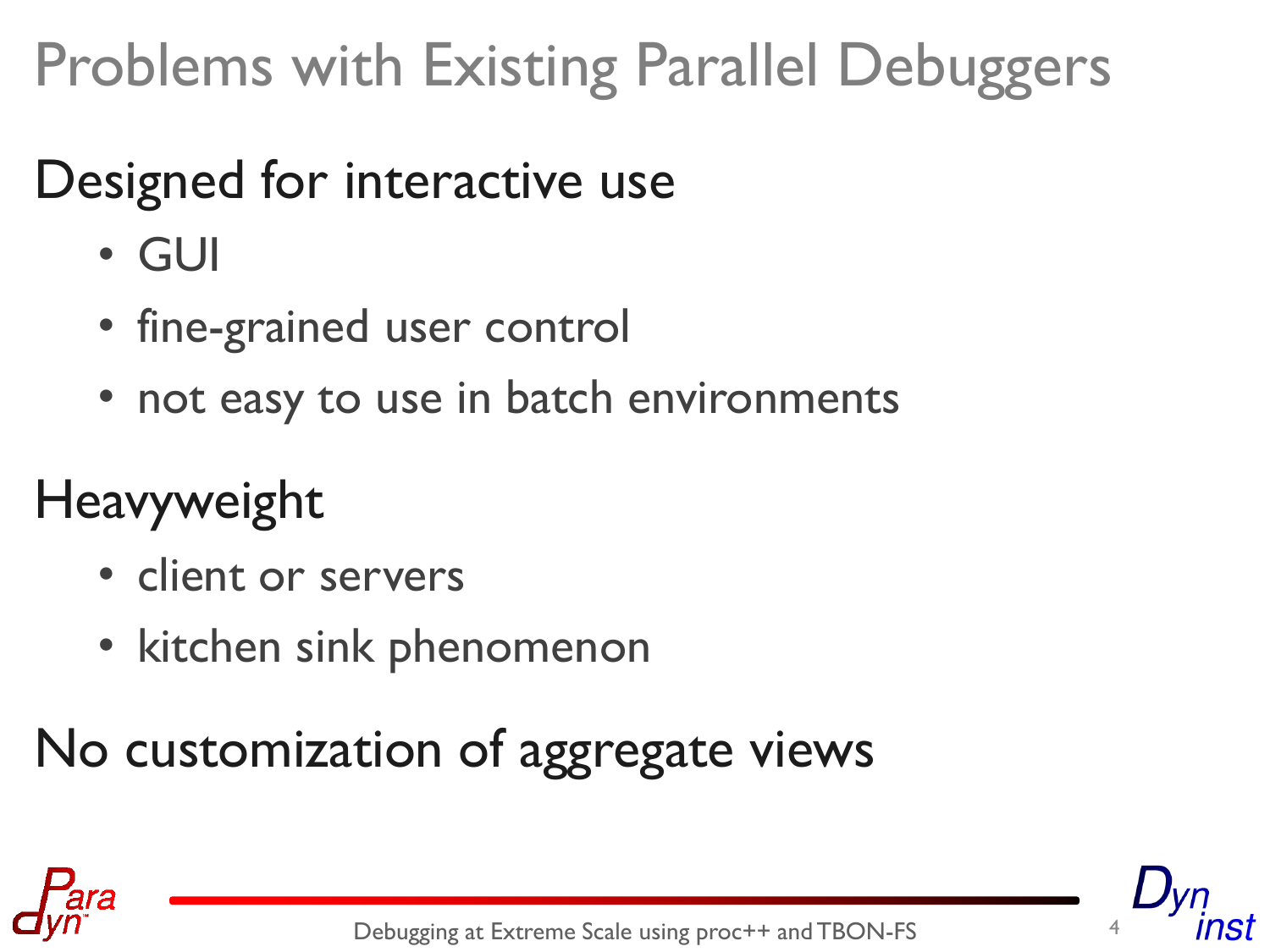# Extreme Scale Debugger Use Cases

Uses that actually make sense at scale

- My app fails due to an error in some processes
- My algorithm is producing weird/bad results
- My app hangs

Better suited to other tools or analysis

- Finding bad MPI communication patterns
- Detecting data races, memory corruption



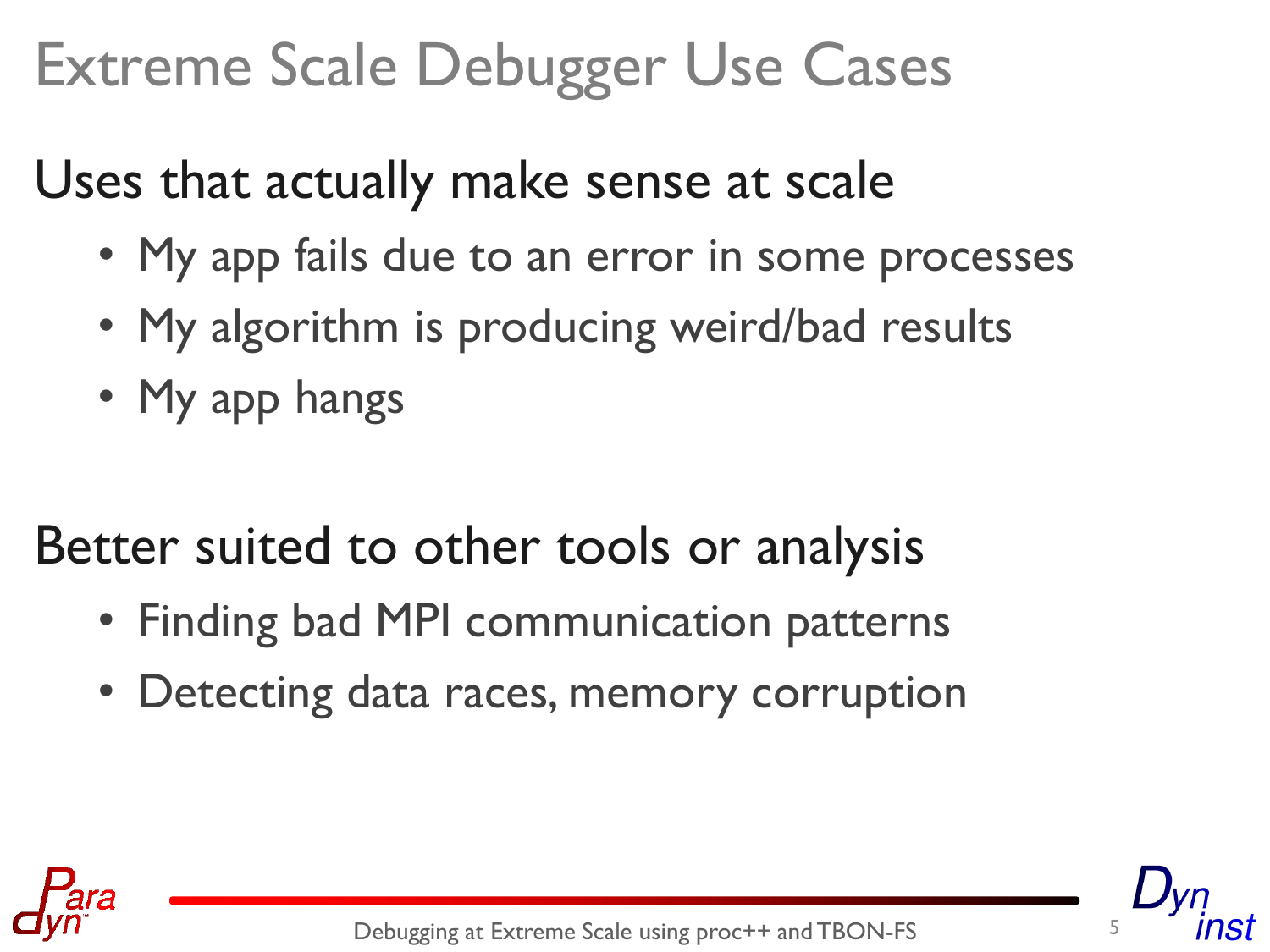# Debugging Primitives to Support Uses

Where are my processes/threads in their execution?

- right now
- when some process fails

What is the value of a variable/parameter at specific points in the program?

- equality, range validity, distributions
- evaluate simple expressions on many variables



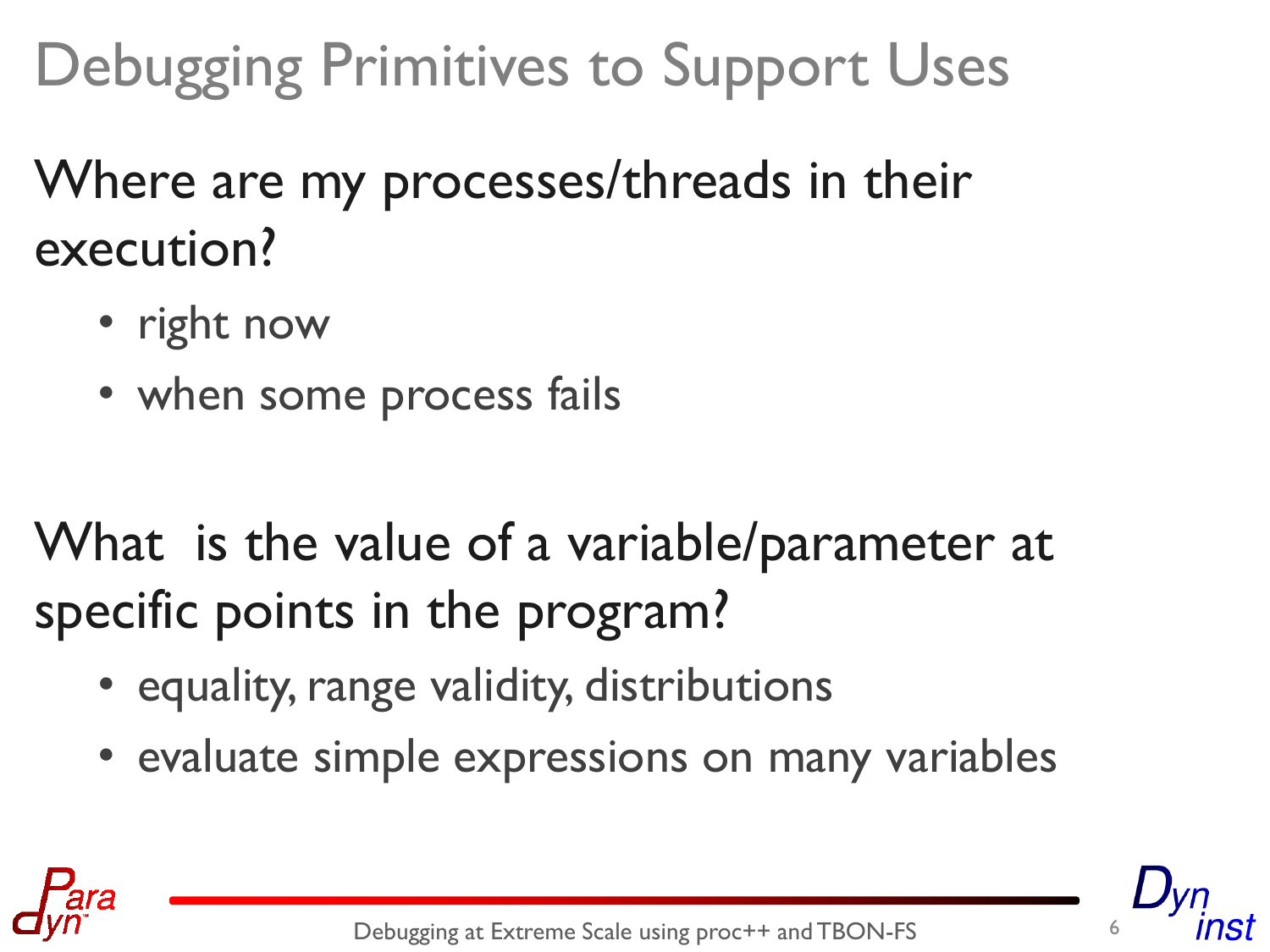# Debugging Primitives: Execution

### Launch, Attach

- identify processes (a potential bottleneck)
- bring processes under control
- classify processes (e.g., by exe, libs)
- identify threads

### Where are my processes/threads?

- program counter equivalence
- stack trace equivalence (i.e., STAT)  $\circ$  optional: function parameters



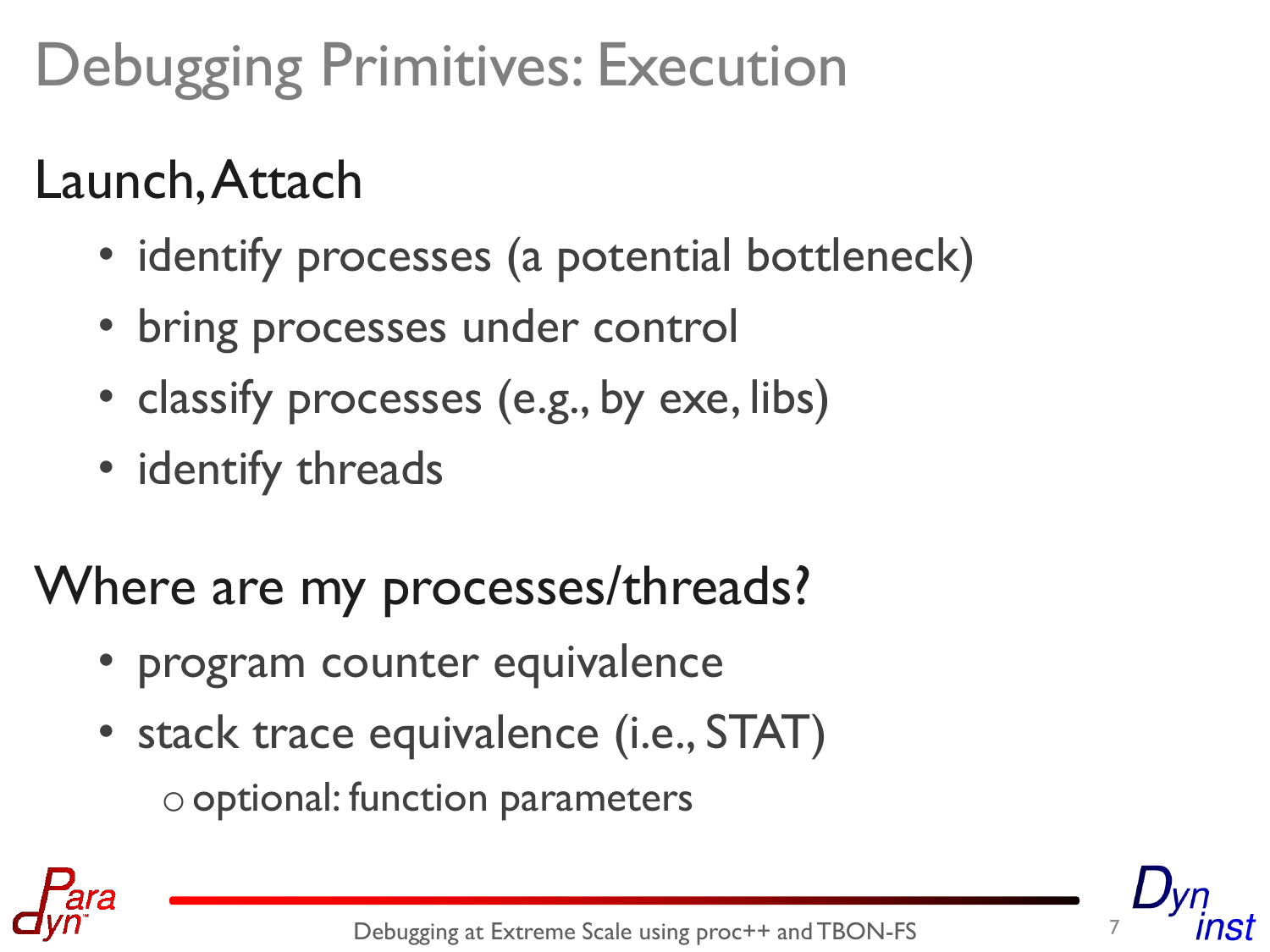# Debugging Primitives: Data Analysis

#### Program variable inspection

- equivalence, binning, simple aggregates
- user-defined aggregations
- multi-variable expressions (e.g.,  $(X + Y) \div 2$ )

#### Common breakpoints and watchpoints

#### *Analysis points*

• combines a breakpoint, variable inspection, and continue after data access



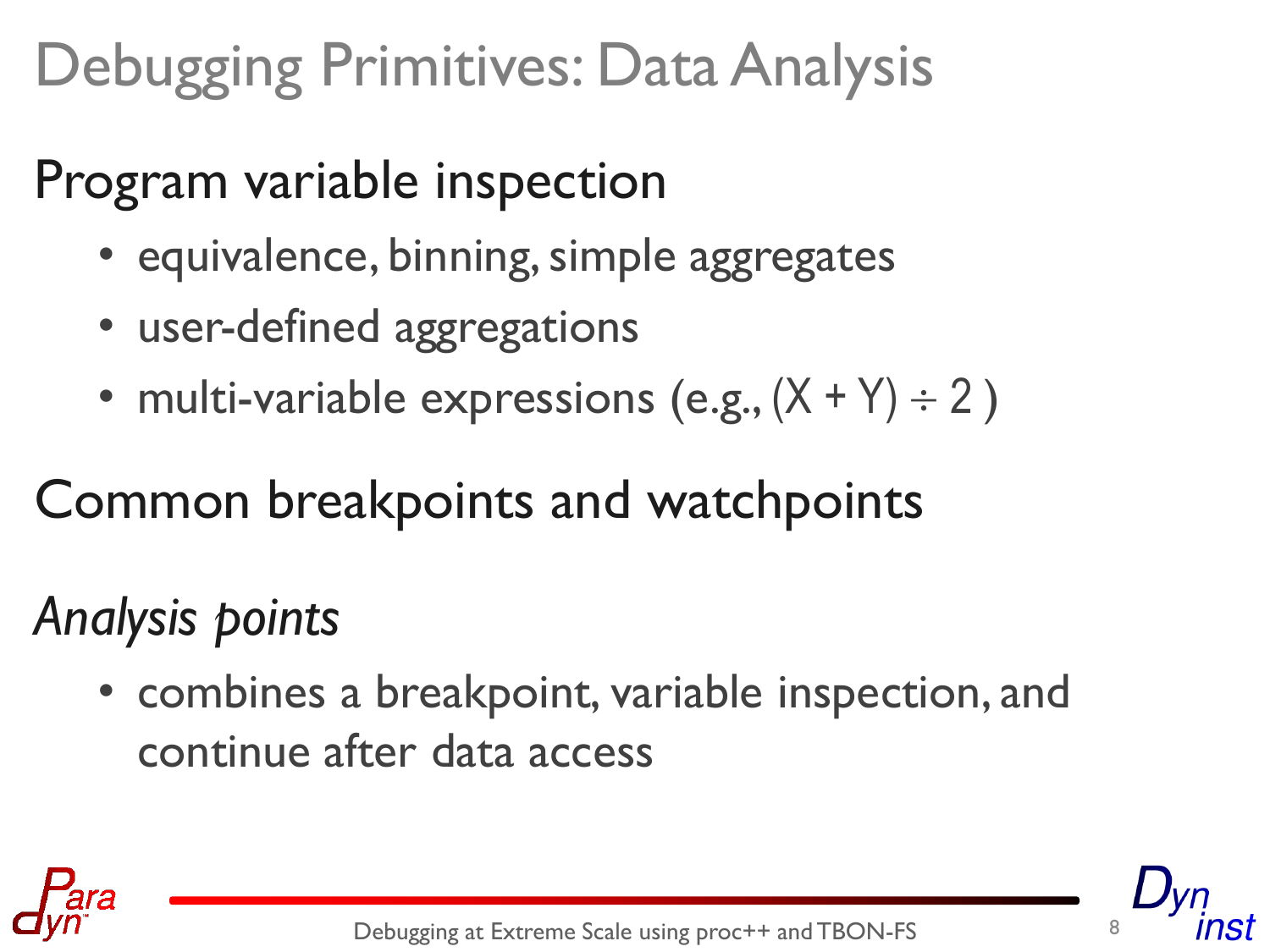# Scalable Debugger Building Blocks

# Group file operations

• idiom that avoids iteration during group operations on distributed files

### TBON-FS

• implementation of scalable operations on distributed file groups using MRNet

proc++

- synthetic file service providing control and inspection of process and thread groups
- built on ProcControlAPI



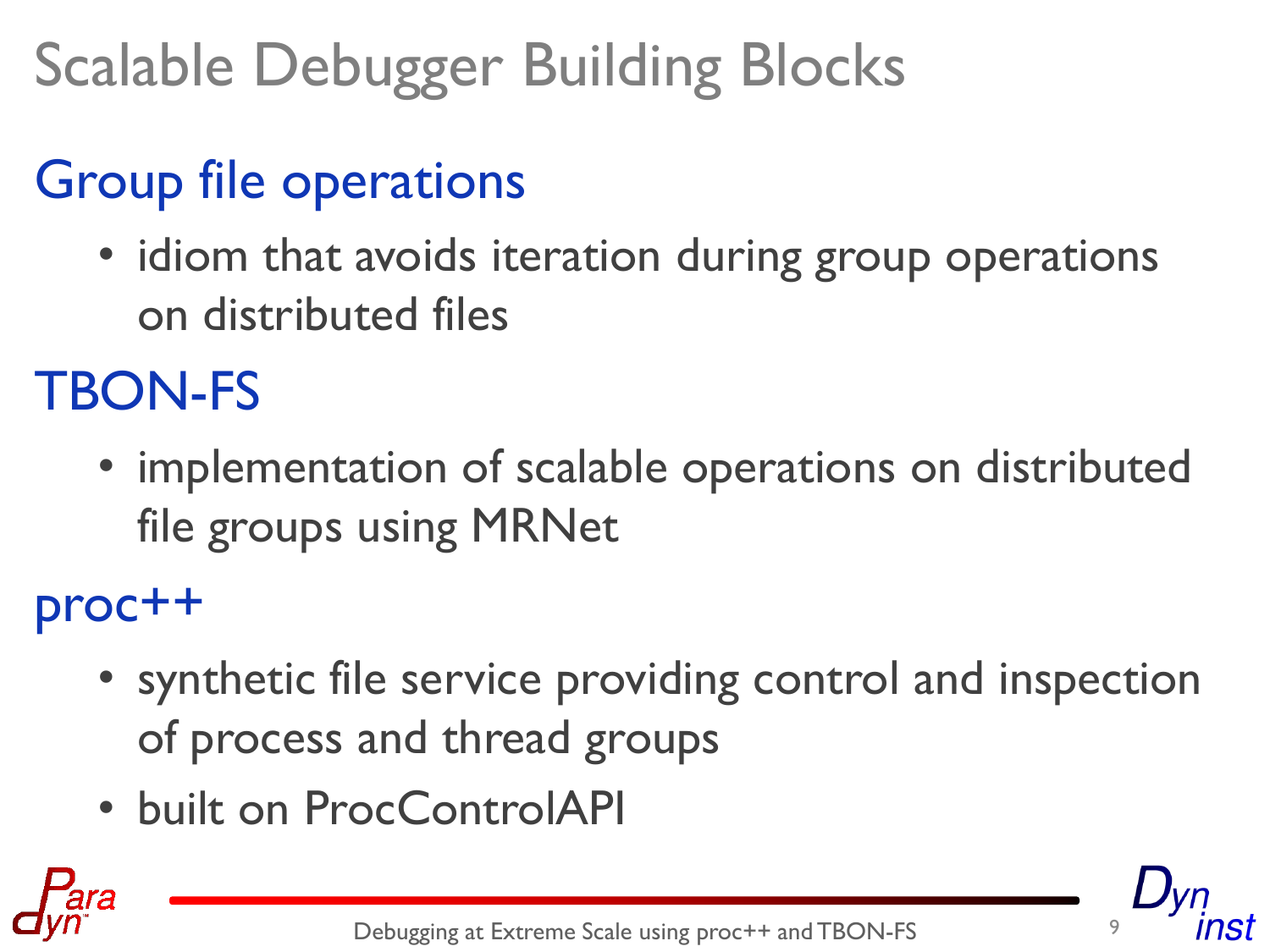TBON-FS: Scalable Group File Operations

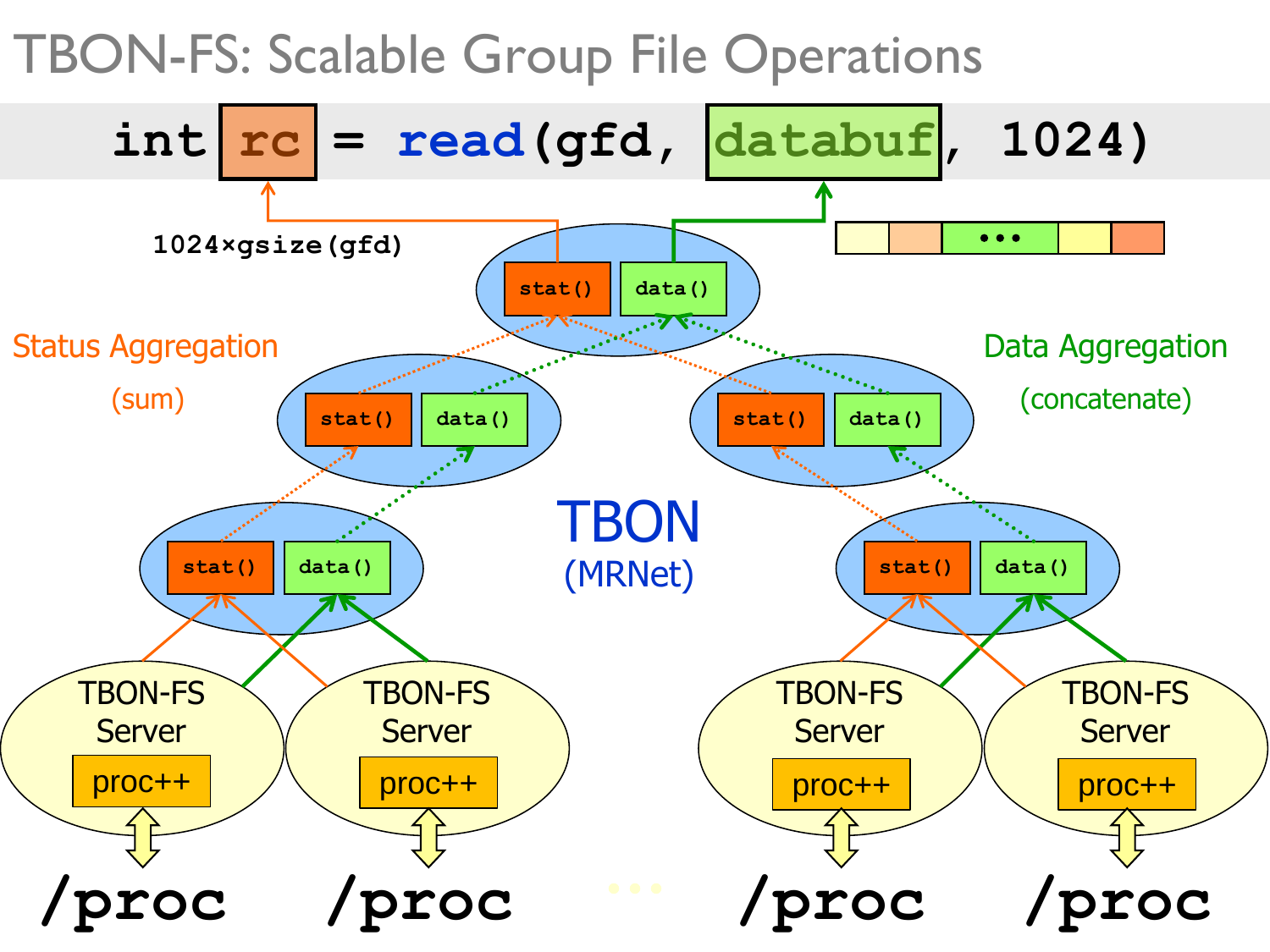tbon-dbg: A lightweight parallel debugger

Initially, a test harness for TBON-FS & proc++

### Group-centric

- default groups: all processes, all threads
- user-defined custom groups

#### Focus group operations

- **Control**: stop/continue/step, write memory/registers, insert/remove breakpoint
- **Inspection**: read memory/registers, gather events, gather stack traces

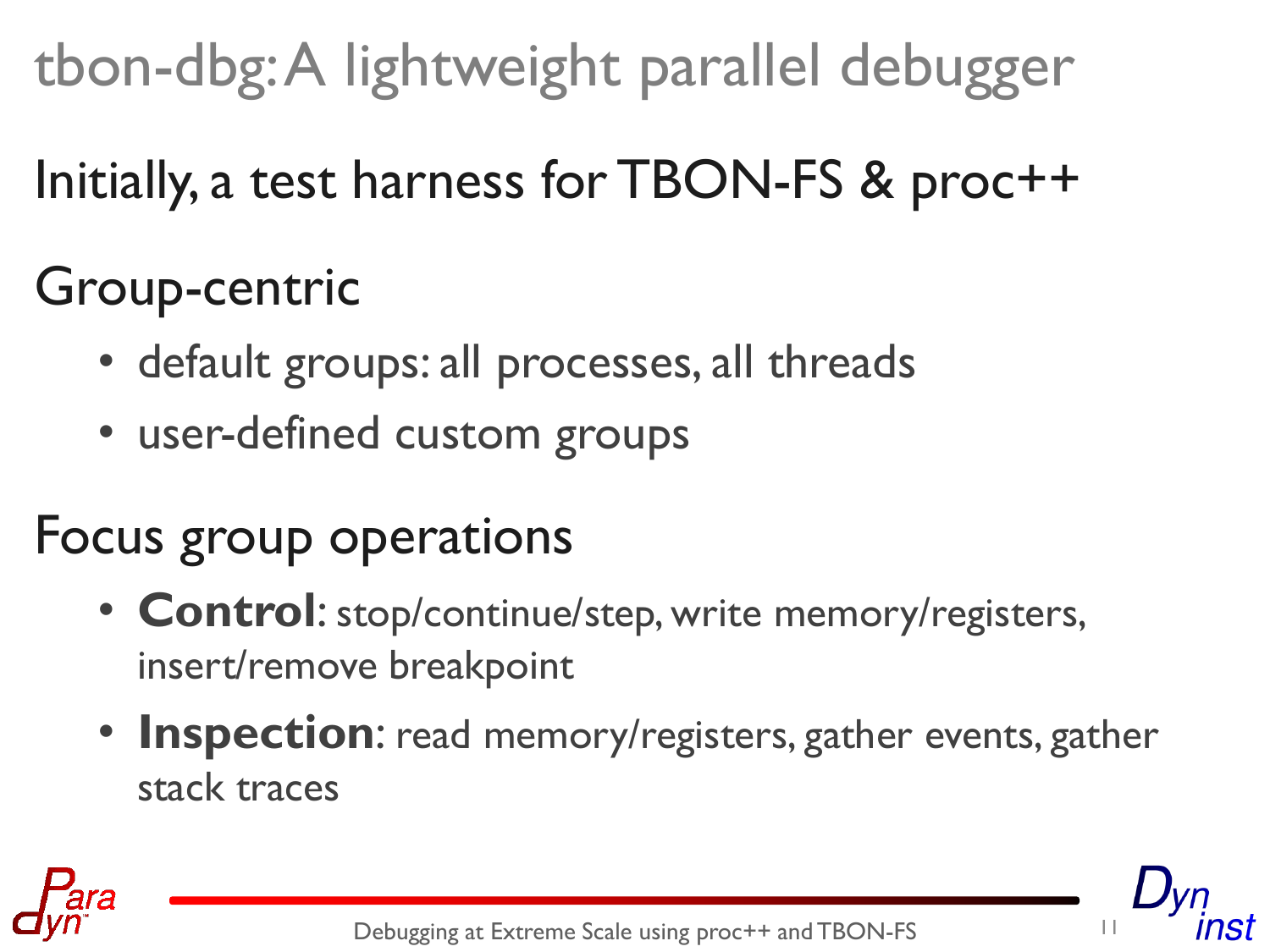### tbon-dbg: Interactive & Batch Use

#### CLI similar to a Unix shell

- $\blacksquare$  navigate TBON-FS global name space using cd,  $\text{ls}, \text{pwd}$
- scriptable for batch environments

```
# create a session, make it focus
session create 1
session 1
# attach to all processes running myexe
attachcmd myexe
# where are all the threads
group allthreads
group readreg pcequiv
# set a breakpoint in all processes, run to it
group allprocs
group break myexe code-offset
group ctl cont
group eventsequiv wait
# dump some interesting data
group readimg myexe variable-offset > /home/mjbrim/datafile
# all done, exit will automatically detach all session procs
exit
```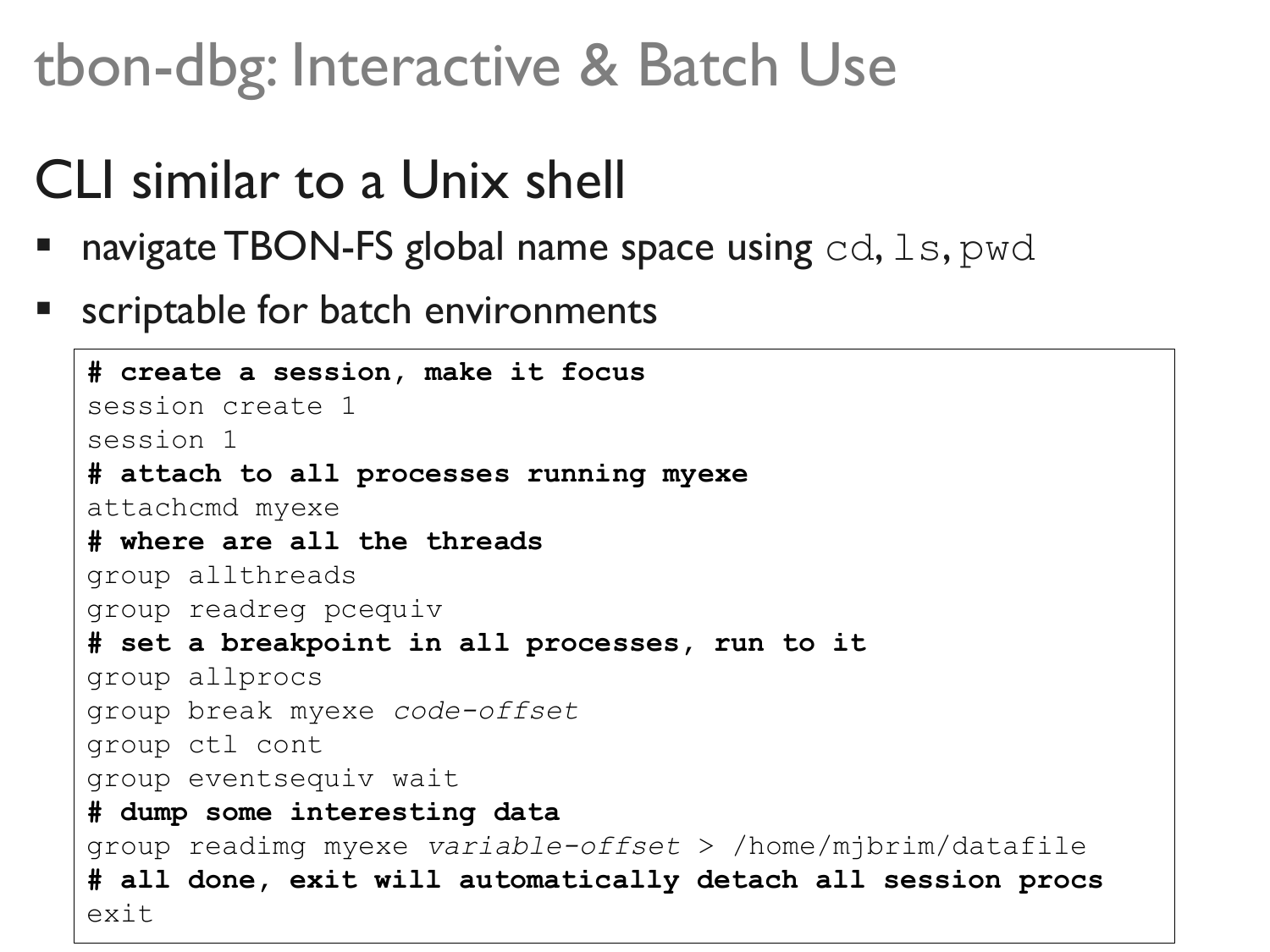# tbon-dbg Performance Evaluation

Experiments on ORNL JaguarPF (Cray XT5)

- Application: Sequoia IRS Benchmark
- Up to 216,000 processes

Two Experiments

- Raw TBON-FS and proc++ performance
- 2. tbon-dbg group debugger operations



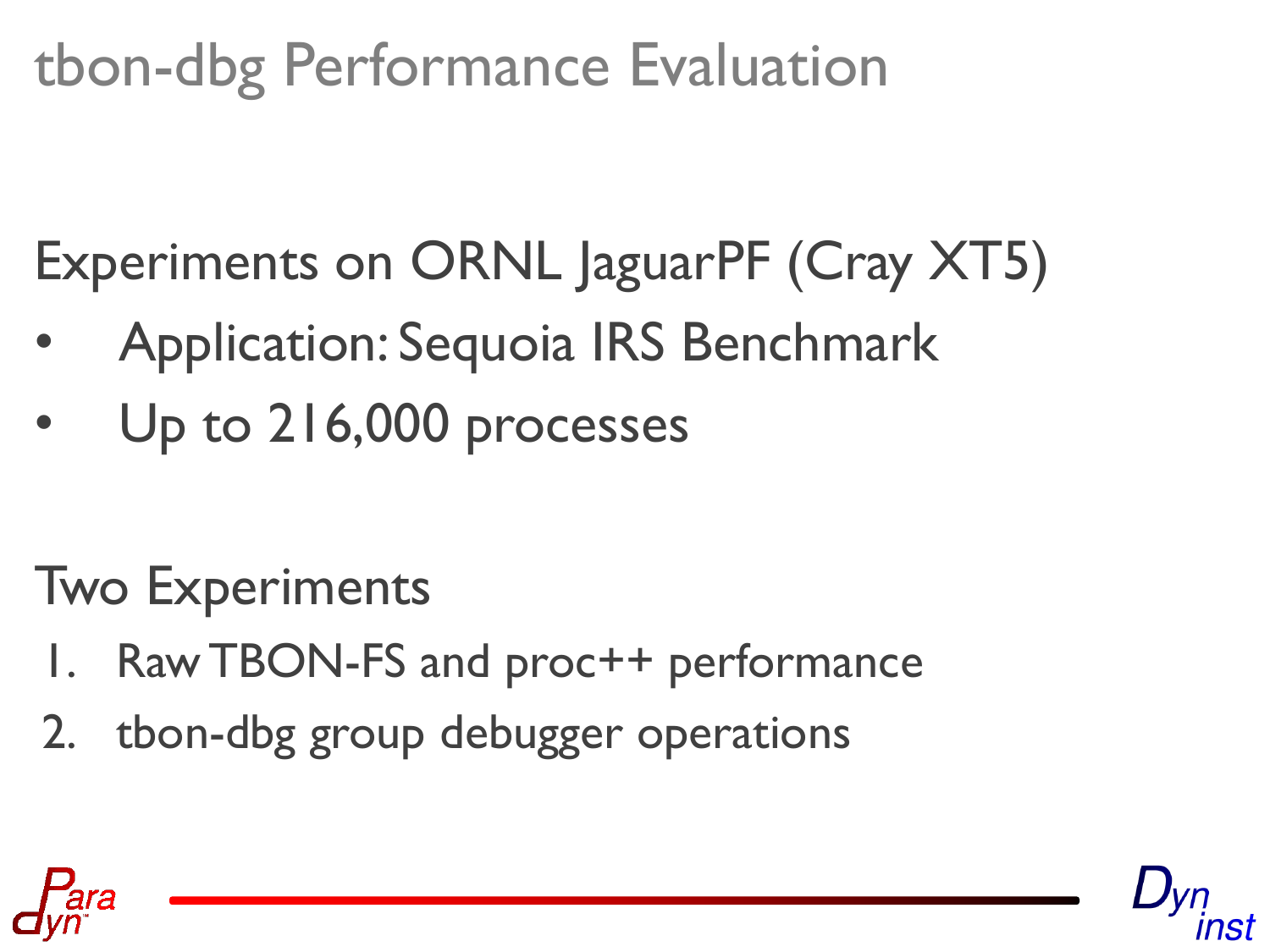## TBON-FS & proc++ Evaluation



Debugging at Extreme Scale using proc++ and TBON-FS 14

nst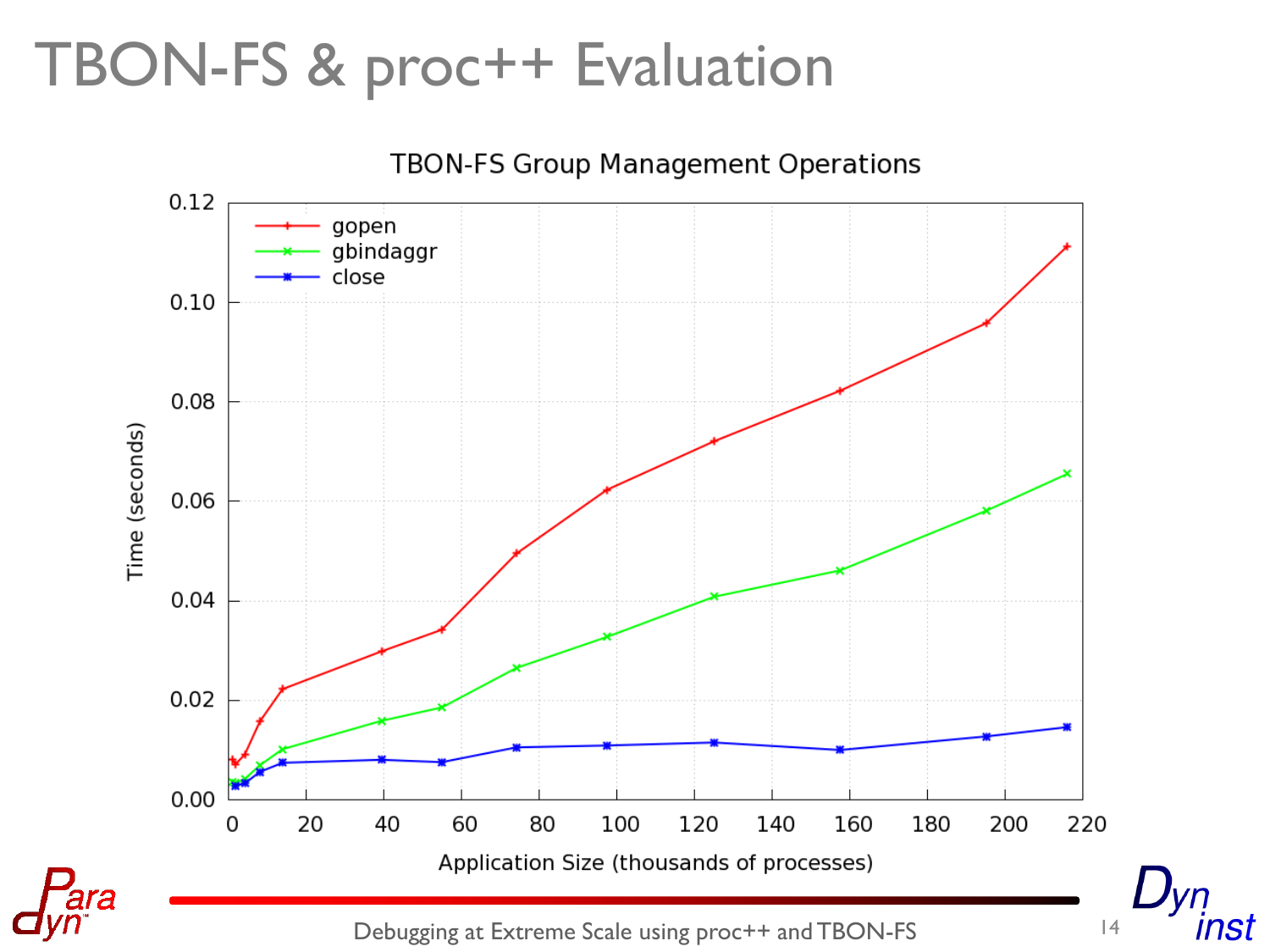# TBON-FS & proc++ Evaluation

#### **TBON-FS Group Read Operations**



nst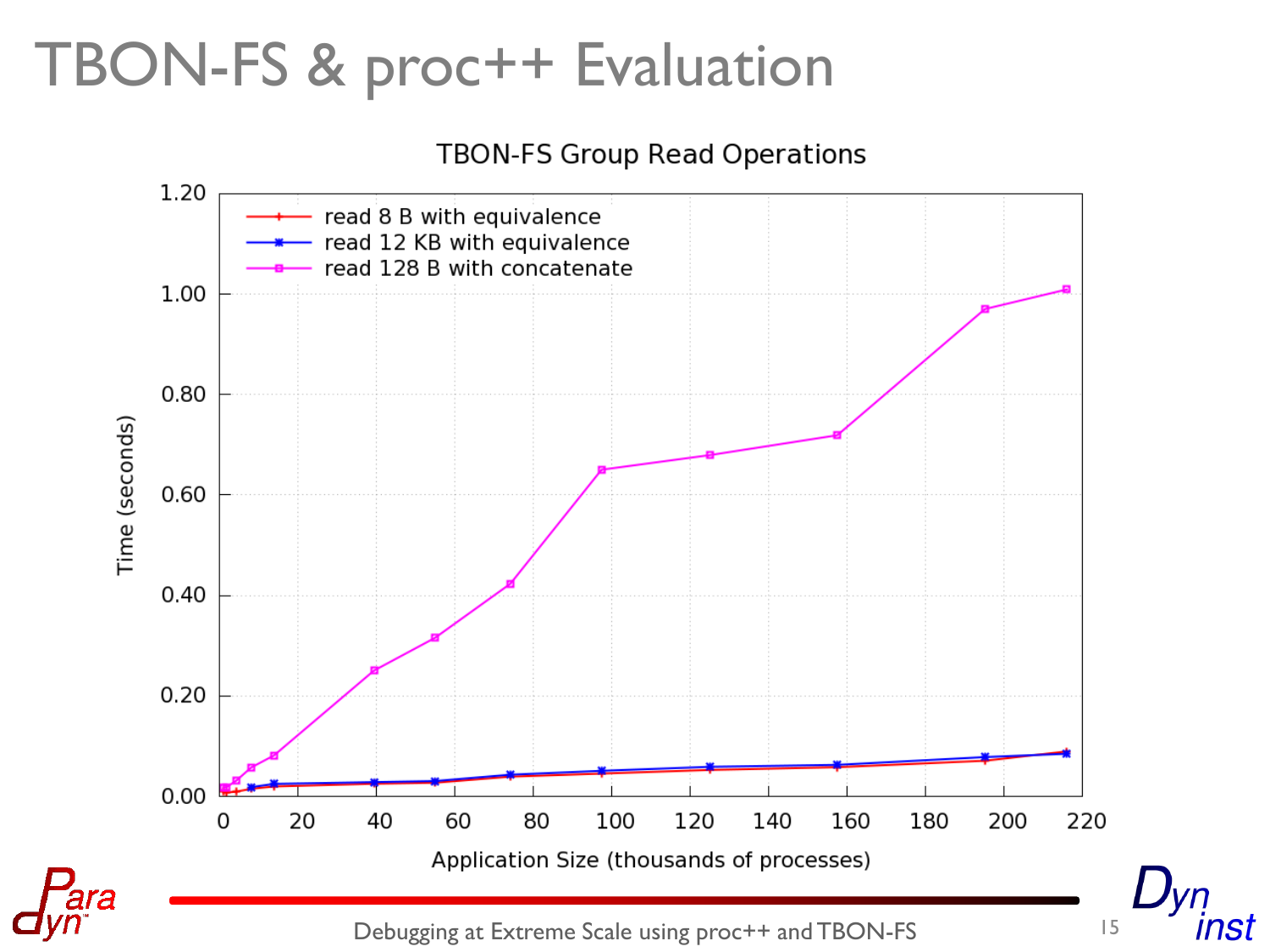# TBON-FS & proc++ Evaluation

**TBON-FS Group Write Operations**  $0.12$ write 16 B write 24 B write 96 B  $0.10$ 0.08 Time (seconds) 0.06 0.04  $0.02$ 0.00 20 60 80  $\overline{0}$ 40 100 120 140 160 180 200 220 Application Size (thousands of processes)

Debugging at Extreme Scale using proc++ and TBON-FS  $16$ 

inst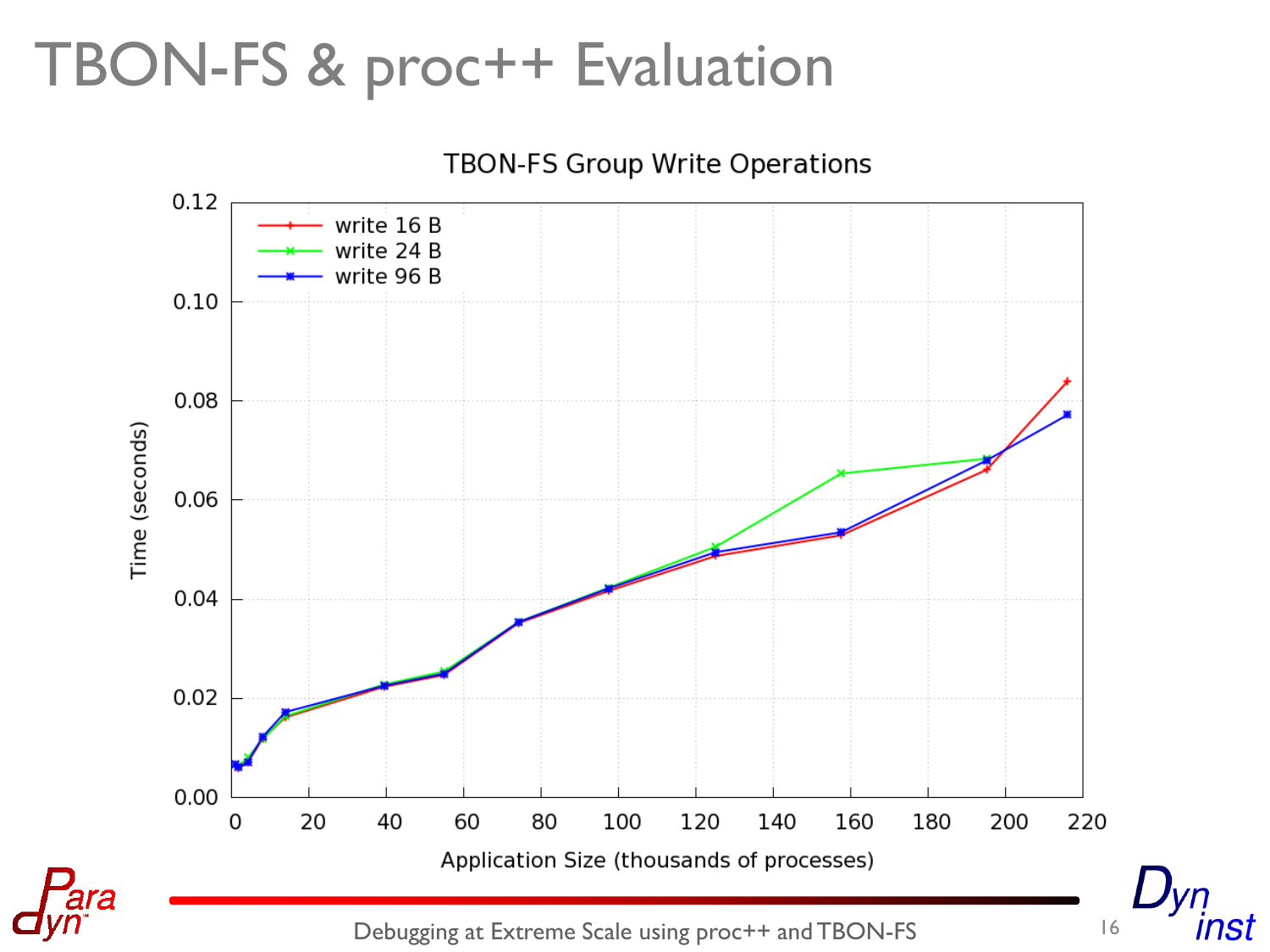## tbon-dbg Evaluation – Control

#### **Scalable Debugger Control Operations**



IST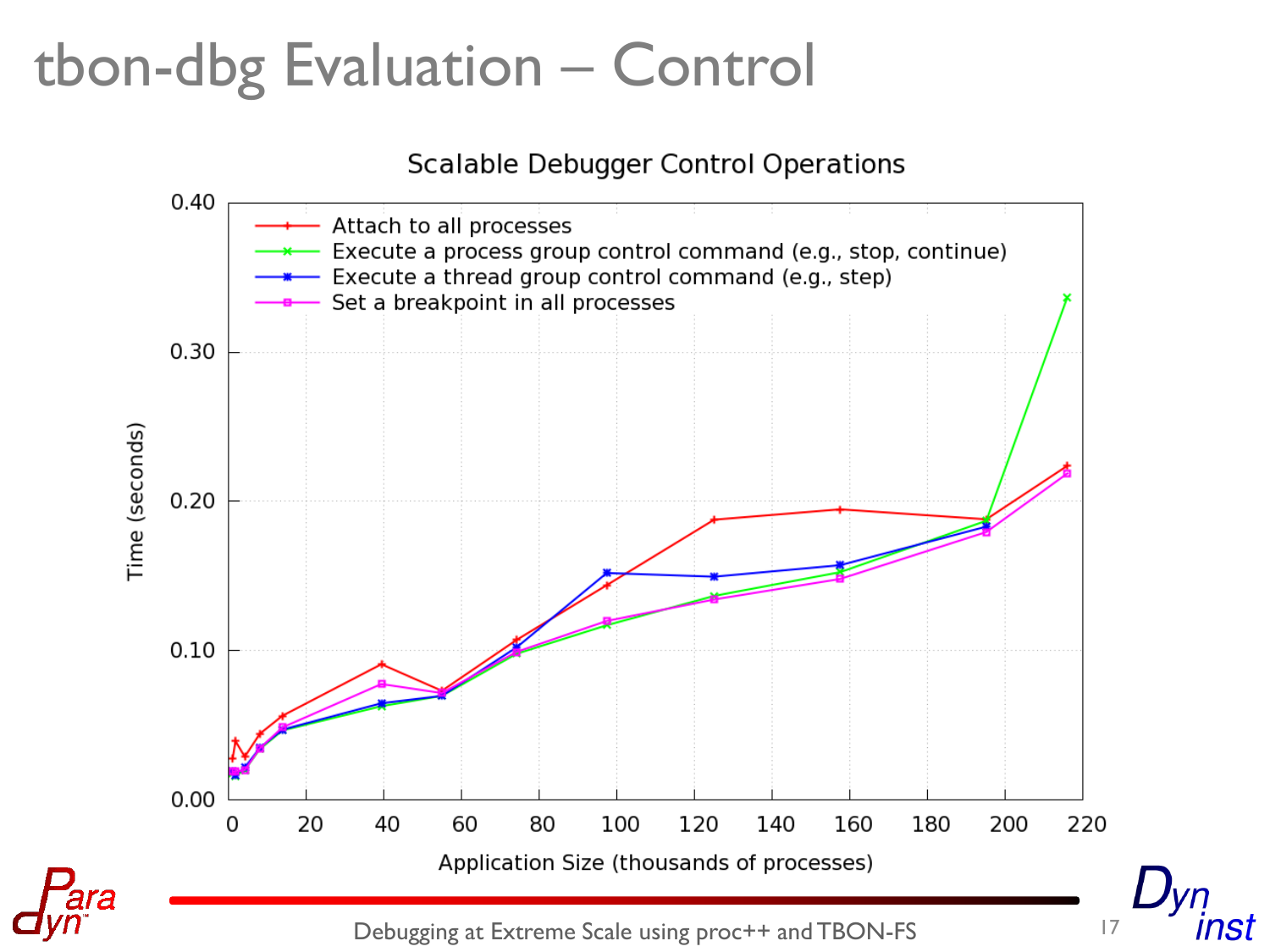# tbon-dbg Evaluation – Inspection

#### **Scalable Debugger Inspection Operations**



nst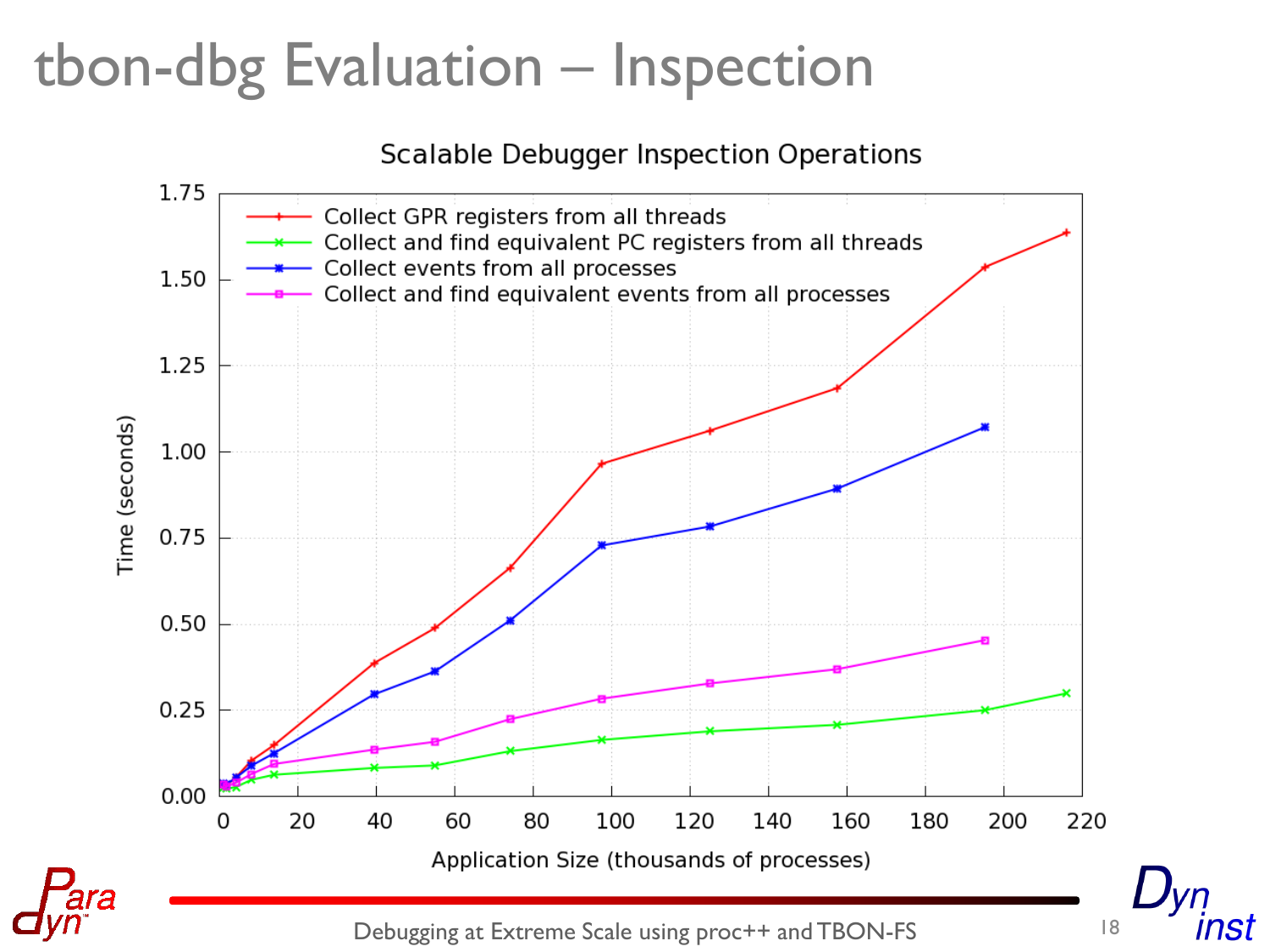# tbon-dbg Status

Supports use case defined by LLNL for batch debugging of IRS

- milestone for TotalView scalability project
- TBON-FS & proc++ also integrated within TotalView, enabled runs up to  $\sim$  150,000 procs

#### All components are free and open-source